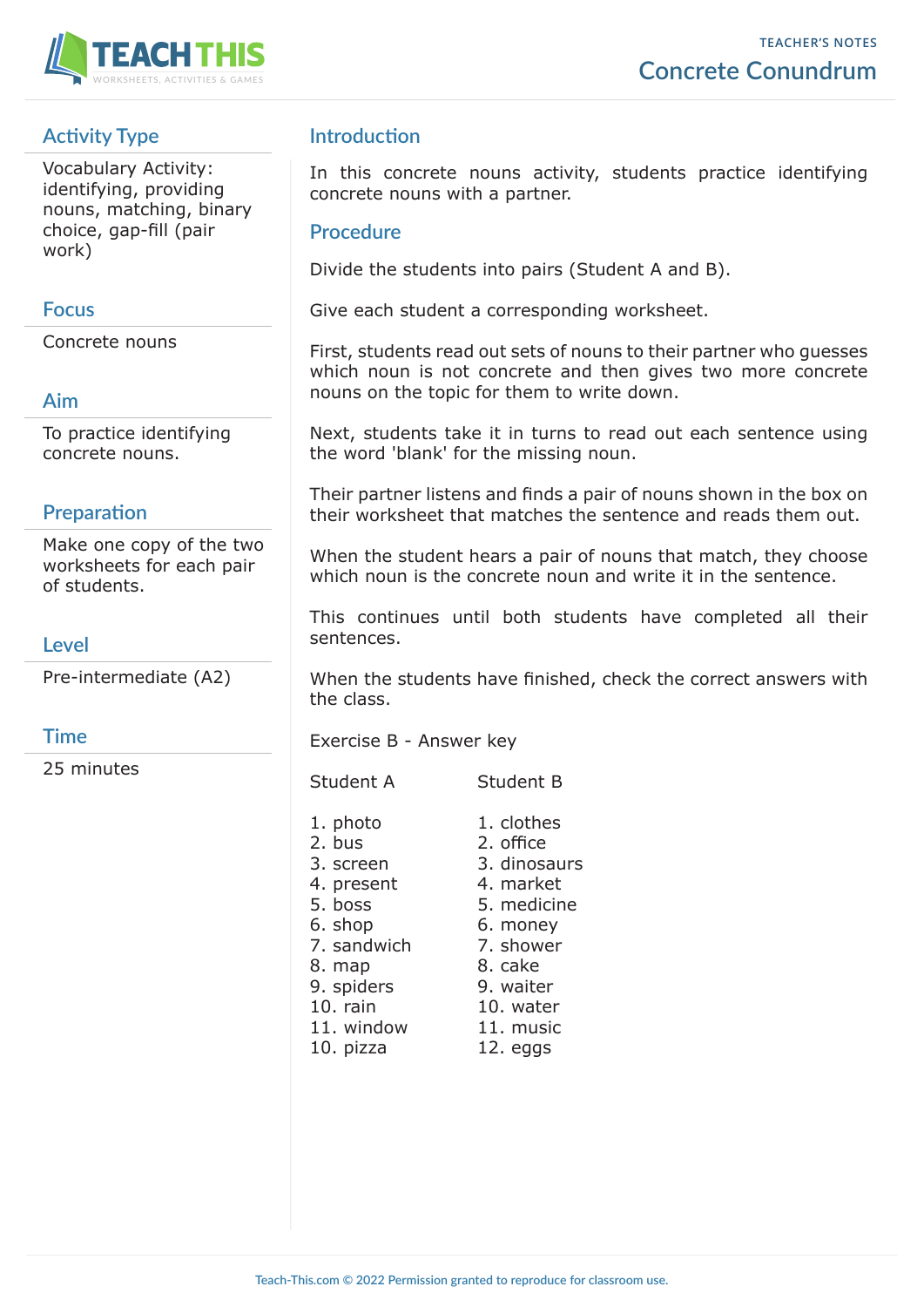

### **Student A**

#### **A. Read out the sets of nouns to your partner who guesses which noun is not concrete and then gives you two more concrete nouns on the topic of their own to write down.**

1. **photography**, camera, photographer, ......................., .......................

2. **education**, classroom, teacher, ......................., .......................

3. horror movie, witch, **fear**, ......................., .......................

4. hospital, **health**, patient, ......................., .......................

5. robber, prison, **crime**, ......................., .......................

**B. Now, read each sentence to your partner using the word 'blank' for the missing noun. When you hear a pair of nouns that match the sentence, choose which noun is the concrete noun and write it in the sentence.**

1. On the way up the mountain, I stopped to take a .............................

2. I told him that I'd phone him when I was on the .......................

3. I decided to buy the more expensive laptop because it had a better ......................

4. I sent him an email to thank him for his ........................

5. I don't like my ......................, so I'm trying to find somewhere else to work.

6. Tom was in a ....................... when I rang him. He said he'd call me when he got home.

7. When I was in the kitchen, I made a very big ................................

8. The helpful guide gave us a ....................... of the area.

9. My sister's afraid of snakes, and I'm afraid of .............................

10. I don't like living in this country. There's too much ......................

11. My mother was angry because I'd broken the .................................

12. We went to the restaurant and had a very good .......................

### **When your partner says a sentence, read out the pair of nouns that you think match your partner's sentence.**

| shower / rest     | history / dinosaurs | clothes / fashion | time / money     |
|-------------------|---------------------|-------------------|------------------|
| fun / cake        | medicine / advice   | sale / market     | music / ending   |
| attention / water | waiter / service    | help / eggs       | meeting / office |